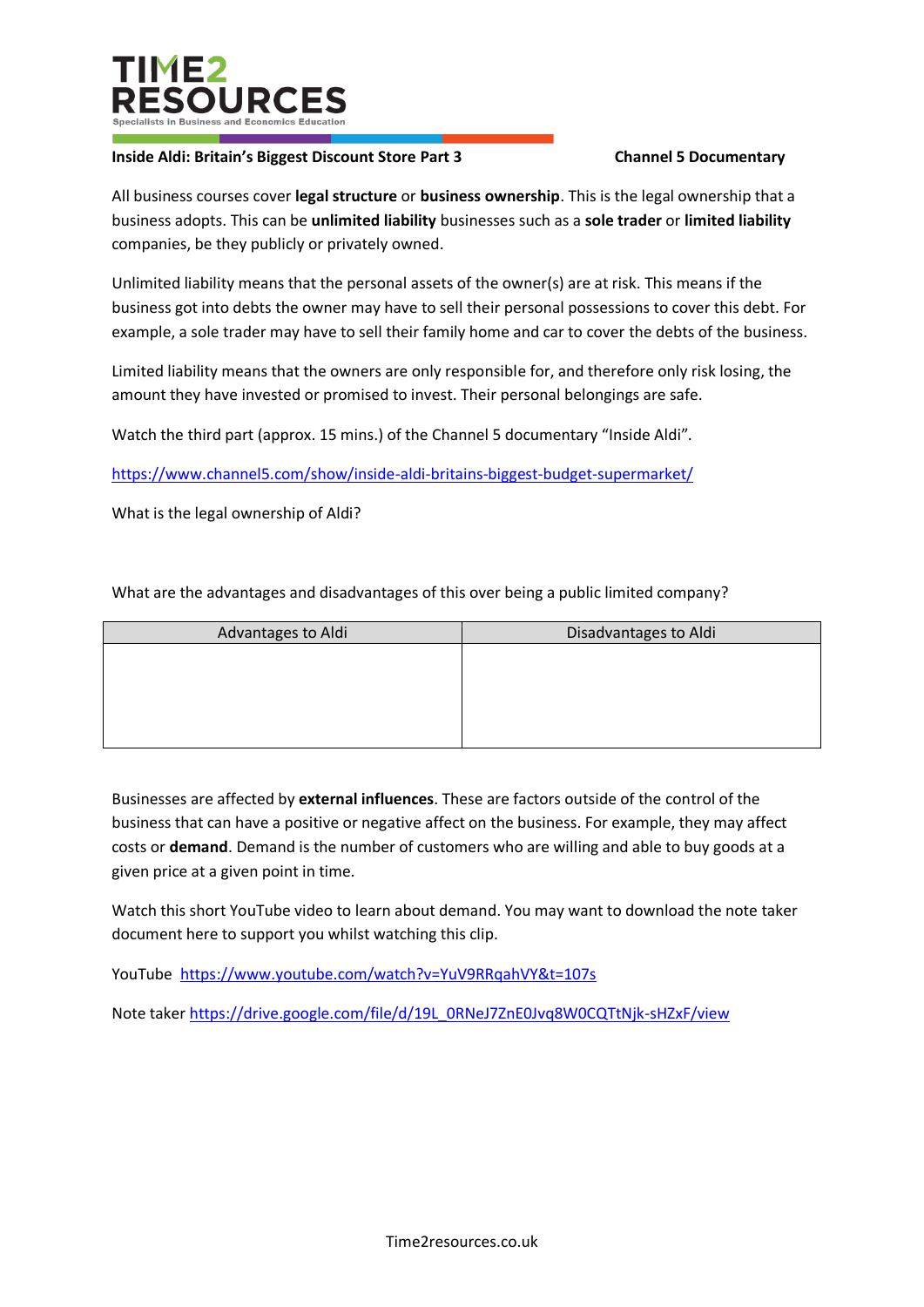

One external factor affecting Aldi was the Financial Crisis.

Was the financial crisis a positive or negative influence for Aldi? Justify your answer.

Can you support your answer above with a demand curve. Think what happened to demand and draw a diagram to illustrate this.

Businesses may target a specific **market segment**. Market segmentation is the process of categorising customers into groups with similar characteristics. One way of segmenting the market is by income or socio-economic group.

Socio-economic groupings

- A Higher managerial such as chief executives and directors
- B Intermediate managerial such as solicitors, accountants and doctors
- C1 Supervisory, clerical or junior professional such as teachers and junior managers
- C2 Skilled manual such as plumbers, electricians and carpenters
- D Semi and unskilled workers such as refuse collectors and window cleaners
- E Pensioners, casual workers, students and unemployed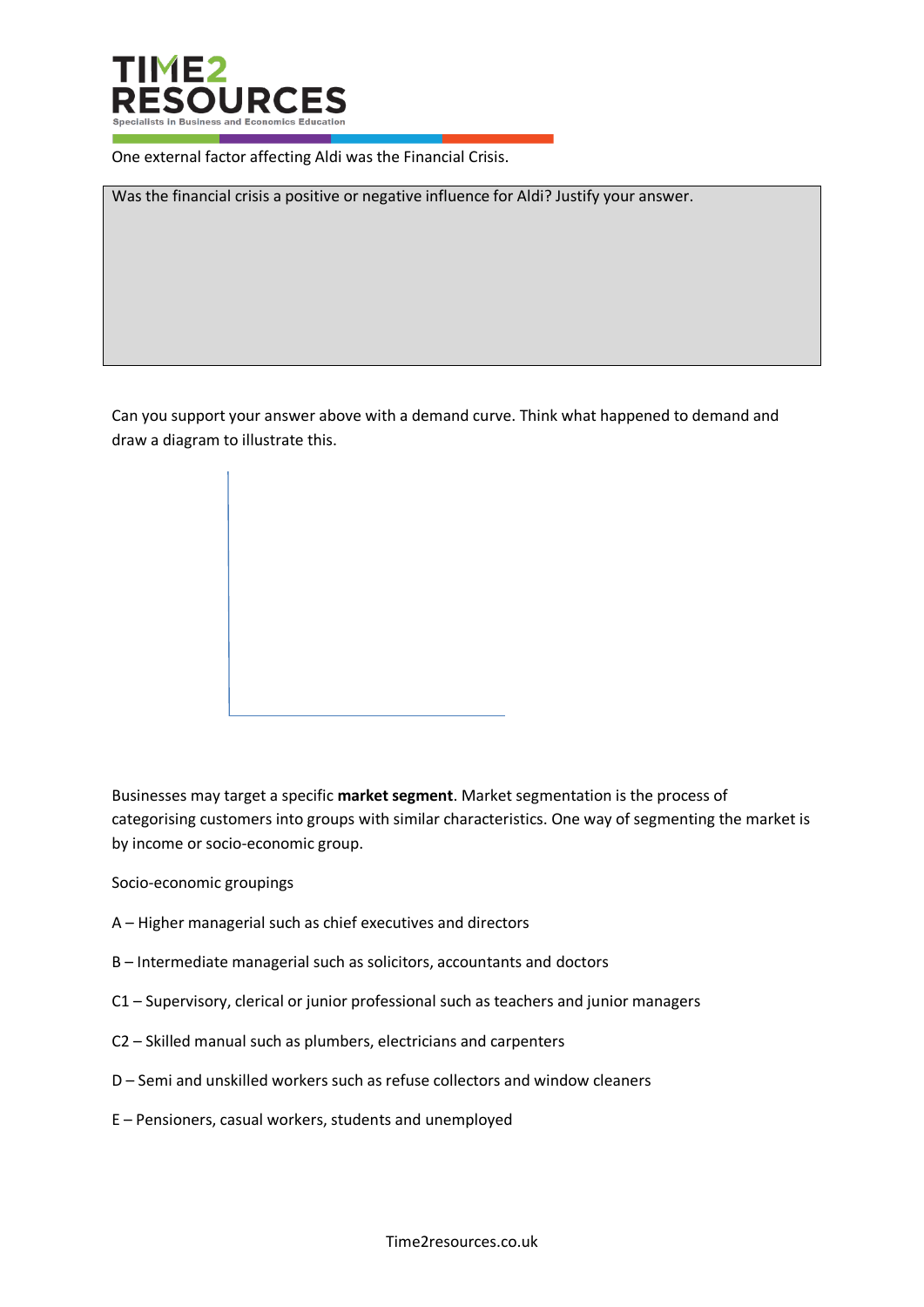

What evidence is there of Aldi's market segment having changed over time?

Consider the other supermarkets competing in this industry. What do you think is the market segment targeted by each one? Remember one supermarket can target multiple segments.

**Recap:**

What is the marketing mix?

Promotion includes **advertising** and **sponsorship**. With reference to Aldi, write your own definition of each of these terms.

\_\_\_\_\_\_\_\_\_\_\_\_\_\_\_\_\_\_\_\_\_\_\_\_\_\_\_\_\_\_\_\_\_\_\_\_\_\_\_\_\_\_\_\_\_\_\_\_\_\_\_\_\_\_\_\_\_\_\_\_\_\_\_\_\_\_\_\_\_\_\_\_\_\_\_\_\_\_\_\_\_\_ \_\_\_\_\_\_\_\_\_\_\_\_\_\_\_\_\_\_\_\_\_\_\_\_\_\_\_\_\_\_\_\_\_\_\_\_\_\_\_\_\_\_\_\_\_\_\_\_\_\_\_\_\_\_\_\_\_\_\_\_\_\_\_\_\_\_\_\_\_\_\_\_\_\_\_\_\_\_\_\_\_\_ \_\_\_\_\_\_\_\_\_\_\_\_\_\_\_\_\_\_\_\_\_\_\_\_\_\_\_\_\_\_\_\_\_\_\_\_\_\_\_\_\_\_\_\_\_\_\_\_\_\_\_\_\_\_\_\_\_\_\_\_\_\_\_\_\_\_\_\_\_\_\_\_\_\_\_\_\_\_\_\_\_\_

\_\_\_\_\_\_\_\_\_\_\_\_\_\_\_\_\_\_\_\_\_\_\_\_\_\_\_\_\_\_\_\_\_\_\_\_\_\_\_\_\_\_\_\_\_\_\_\_\_\_\_\_\_\_\_\_\_\_\_\_\_\_\_\_\_\_\_\_\_\_\_\_\_\_\_\_\_\_\_\_\_\_ \_\_\_\_\_\_\_\_\_\_\_\_\_\_\_\_\_\_\_\_\_\_\_\_\_\_\_\_\_\_\_\_\_\_\_\_\_\_\_\_\_\_\_\_\_\_\_\_\_\_\_\_\_\_\_\_\_\_\_\_\_\_\_\_\_\_\_\_\_\_\_\_\_\_\_\_\_\_\_\_\_\_ \_\_\_\_\_\_\_\_\_\_\_\_\_\_\_\_\_\_\_\_\_\_\_\_\_\_\_\_\_\_\_\_\_\_\_\_\_\_\_\_\_\_\_\_\_\_\_\_\_\_\_\_\_\_\_\_\_\_\_\_\_\_\_\_\_\_\_\_\_\_\_\_\_\_\_\_\_\_\_\_\_\_

\_\_\_\_\_\_\_\_\_\_\_\_\_\_\_\_\_\_\_\_\_\_\_\_\_\_\_\_\_\_\_\_\_\_\_\_\_\_\_\_\_\_\_\_\_\_\_\_\_\_\_\_\_\_\_\_\_\_\_\_\_\_\_\_\_\_\_\_\_\_\_\_\_\_\_\_\_\_\_\_\_\_ \_\_\_\_\_\_\_\_\_\_\_\_\_\_\_\_\_\_\_\_\_\_\_\_\_\_\_\_\_\_\_\_\_\_\_\_\_\_\_\_\_\_\_\_\_\_\_\_\_\_\_\_\_\_\_\_\_\_\_\_\_\_\_\_\_\_\_\_\_\_\_\_\_\_\_\_\_\_\_\_\_\_ \_\_\_\_\_\_\_\_\_\_\_\_\_\_\_\_\_\_\_\_\_\_\_\_\_\_\_\_\_\_\_\_\_\_\_\_\_\_\_\_\_\_\_\_\_\_\_\_\_\_\_\_\_\_\_\_\_\_\_\_\_\_\_\_\_\_\_\_\_\_\_\_\_\_\_\_\_\_\_\_\_\_

Advertising

Sponsorship

Time2resources.co.uk